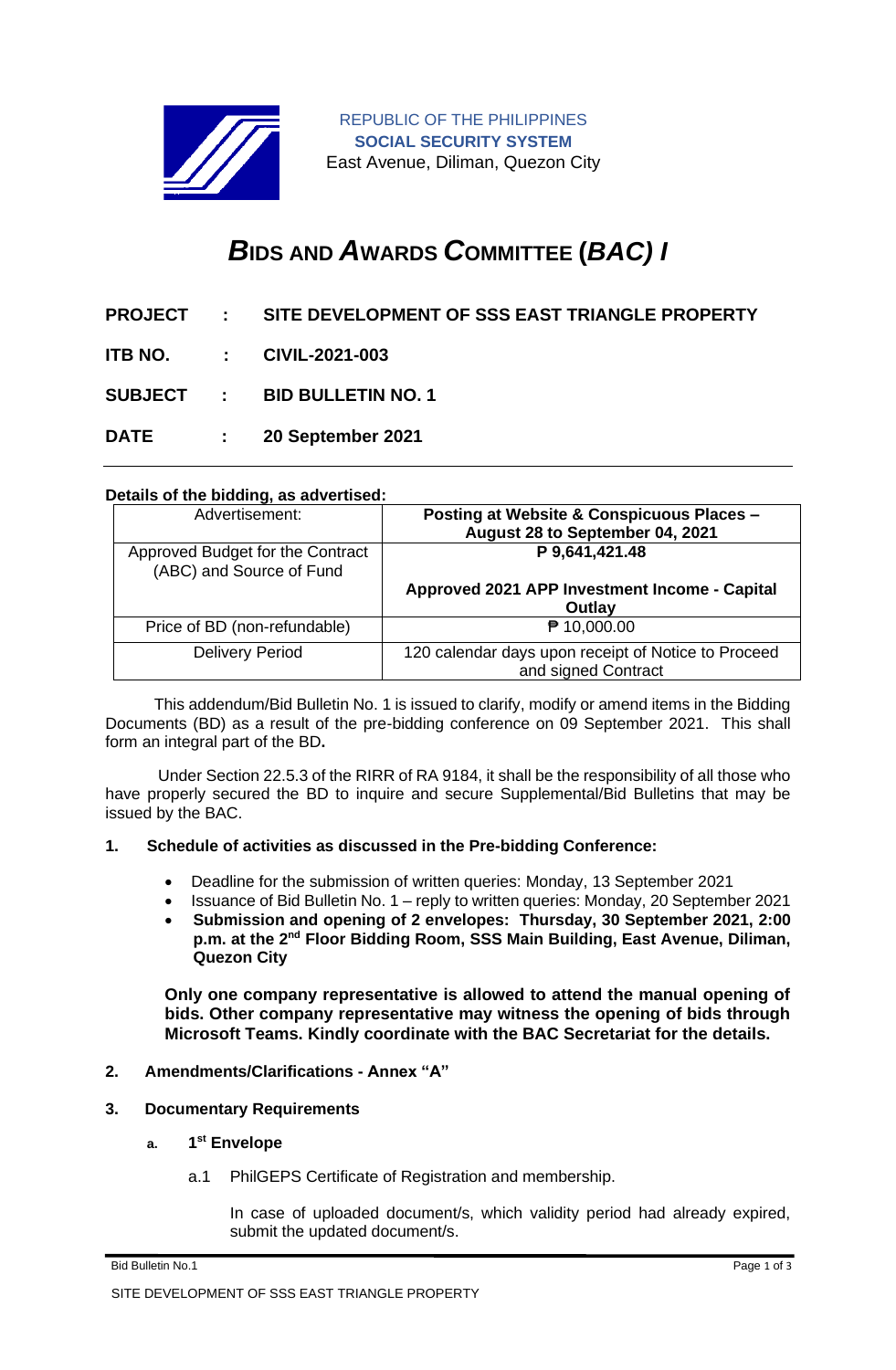a.2 PCAB License and Registration

| License Category | C & D                      |  |
|------------------|----------------------------|--|
| Size Range       | Small B                    |  |
| Classification   | <b>General Engineering</b> |  |

- a.3 Statement of all its **Ongoing Government and Private Contracts**, including contracts awarded but not yet started, if any, whether similar or not similar in nature and complexity to the contract to be bid;
- a.4 Statement of Single Largest Completed Contract (SLCC) similar to the project to be bid, **with supporting documents**, equivalent to at least **50% of the ABC**, completed **within five (5) years** prior to the submission and opening of bids, adjusted by the bidder to current prices using PSA's consumer price index;

For this purpose, similar contracts shall refer to contracts which have the same major categories of work, which shall be: Land Development or Road Construction Projects.

- a.5 NFCC Computation (form supplied)
- a.6 JVA, in case of Joint Venture Class "B" Documents (Each partner of the joint venture shall submit the legal eligibility documents. The submission of technical and financial eligibility documents by any of the joint venture partners constitute compliance, except for SSS Clearance that must be complied by all JV partners);
- a.7 Bid Security (2% of the ABC for Cash or Manager's/Cashier's Check payable to SSS or Bank Draft of the ABC, 5% of the ABC for Surety Bond **or** Bid Securing Declaration – form supplied) and **a copy of the Authority to Notarize from the Notary Public).**
- a.8 Technical Documents project requirements
	- ⚫ Organizational Chart for the contract to be bid;
	- List of contractor's key personnel with resume
	- List of contractor's equipment with supporting documents

### a.9 Omnibus Sworn Statement **and a copy of the Authority to Notarize from the Notary Public.**

- a.10 Foreign ownership limited to those allowed under the rules may participate in this Project, provided must submit any of the following:
	- Copy of Treaty, International or Executive Agreement; Or

• Certification from the relevant government office of their country stating that Filipinos are allowed to participate in government procurement activities for the same item or product.

• Certification from the DTI if the Bidder claims preference as a Domestic Bidder or Domestic Entity.

## **b. Checklist of the 2nd envelope:**

- b.1 Bill of Quantities (form supplied) pages 52 to 56
- b.2 Bid Form (form supplied) pages 62 to 63

### **c. Additional Requirements to be submitted by the bidder with the Lowest Calculated Bid**

- c.1 2020 Income Tax Return filed through Electronic Filing and Payment System (EFPS) corresponding to the submitted Audited Financial Statement;
- c.2 Quarterly VAT for the period January to June 2021 or latest available Quarterly VAT;